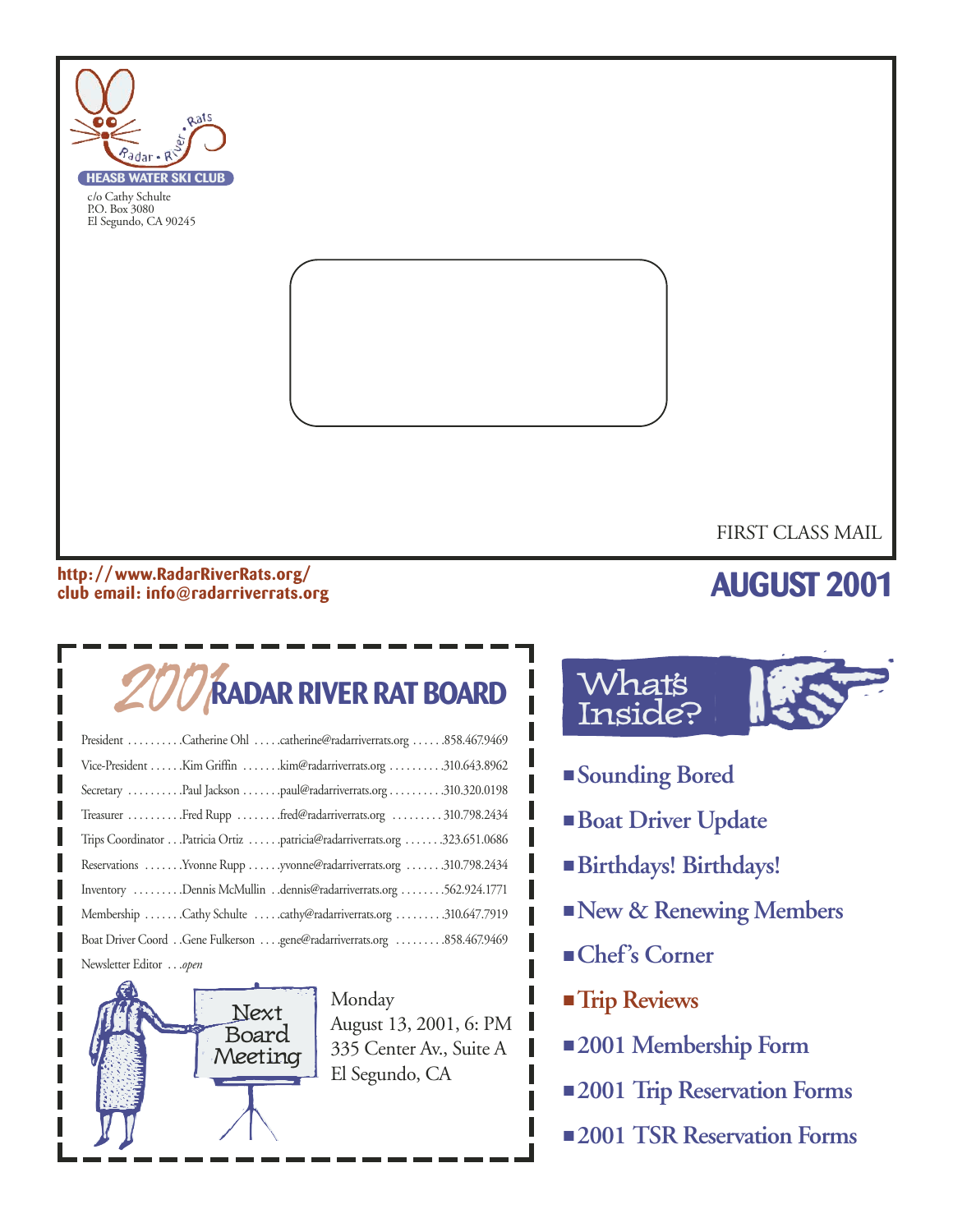## **2001 HEASB Water Ski Club Membership Application**

**Please, ONE application form per membership type (Individual or Family)**

| Name(s):                                                                                         |                                             |                                                           |
|--------------------------------------------------------------------------------------------------|---------------------------------------------|-----------------------------------------------------------|
|                                                                                                  |                                             | Business Ph: ()                                           |
|                                                                                                  |                                             | Fax: $\begin{pmatrix} 0 & 1 \\ 0 & 1 \end{pmatrix}$       |
| Home Address:<br>the contract of the contract of the contract of the contract of the contract of |                                             | Emergency: $\begin{pmatrix} 1 & 1 \\ 1 & 1 \end{pmatrix}$ |
| City:                                                                                            | $\text{State:}$ $\qquad \qquad \text{Zip:}$ | Contact:                                                  |

\*\* Note– That while we will continue to send out newsletters via snail mail, email will become the tool used for more and more of our communication with members. Please print clearly. Thanks.

HAC/Raytheon/Boeing Payroll Number: <br>LOC: \_\_\_\_\_\_\_\_\_\_ Bldg: \_\_\_\_\_\_\_\_ M/S:

The membership year is from April 1 through March 31.

Please check (ONE only) the type of membership that applies to you:

\_\_\_\_\$20.00 **Single Membership**

\_\_\_\_\$50.00 **Family Membership** (includes kids under 18)

**There is no membership fee for a non-skiing child under the age of 12. However, ALL skiers must be members, regardless of age.**

#### **Submit application with your check payable to HEASB WATER SKI CLUB by mail to: Cathy Schulte, P.O. Box 3080, El Segundo, CA 90245**

This form must be sent to Cathy. DO NOT send this application with your trip reservation or both will be returned, which will affect your trip reservation.

I am willing to help: Yes No

I would like to volunteer / suggest / comment:

WAIVER: I hereby, for myself, my heirs, executors and administrators waive and release any and all rights and claims I may have against Hughes/Raytheon/Boeing Employee Association South Bay (HEASB)Water Ski Club, Hughes/Raytheon/Boeing Employee Association (EA) or its representatives, agents, or board members of any and all injuries. The Hughes/Raytheon/Boeing Employee Association (EA) is a non-profit organization that has no association with Hughes Aircraft Company of Raytheon Systems Co.

| Signature | $\mathcal{Q}$ ate |
|-----------|-------------------|
| Signature | $\mathcal{Q}$ ate |

Revised 4/01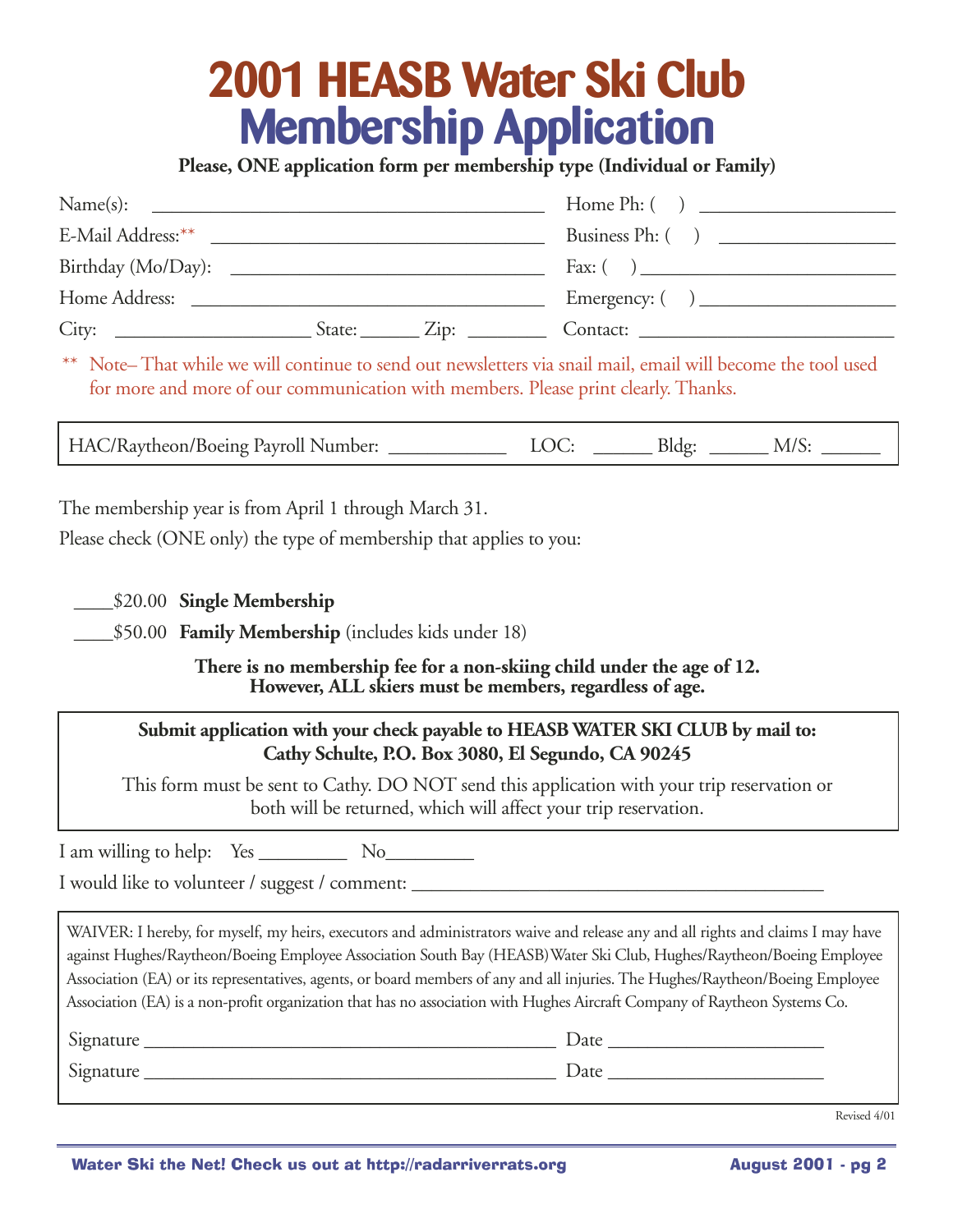

### Thompson Ski Ranch—

Due to a couple of cancellations, we still have two openings on each of the last two trips, August 18 & September 15. These spots should go fast so if you are at all interested in skiing Thompson's, you should sign up now. **Maury Adler** is scheduled to drive these last two trips. These trips are for intermediate to advanced skiers.

### River Trips—

The river trips are still filling up fast and furiously. The July trips were two & three boaters. Lots of kids on the first July trip AND most were able to ski behind the boat on the horsehoe ski. It was a blast watching these 5 to 9 year olds ski for the first time. 11 year old **Michelle Mathis** mastered a deep water double start. Congratulations to all!

Solar will again be joining us for the second August trip. If you want to join us this weekend, you should sign up soon cuz they'll be back. A group from Boeing has expressed intersted in coming out on the second trip in September. This may be a four boater. So again, you need to get your reservaions in now. ■



## **PHOTO PREVIEW**



*What's wrong with this picture?*



*Do you see it yet?*



*Now do you see it?*

## **HAPPY BIRTHDAY TOYOU... HAPPY BIRTHDAY TOYOU...**

Scott Griffin 8/8 Jerry McGhee 8/16

Richard Pearl 8/18



### **Special Belated (again) Wishes to Yvonne Rupp who celebrated hers on 7/8**

## **NEW AND RENEWING MEMBERS**

Chris Black Kelly French Gloria French Alice Garcia James Harris

Betty Jeffery Jim Jeffery Luke Laborde Lloyd Lewins Charlie Logan

Kimberly Logan Edward Mahfuz Grace Nomiyama David Phillips Inna Phillips

Yana Phillips Jarica Schulte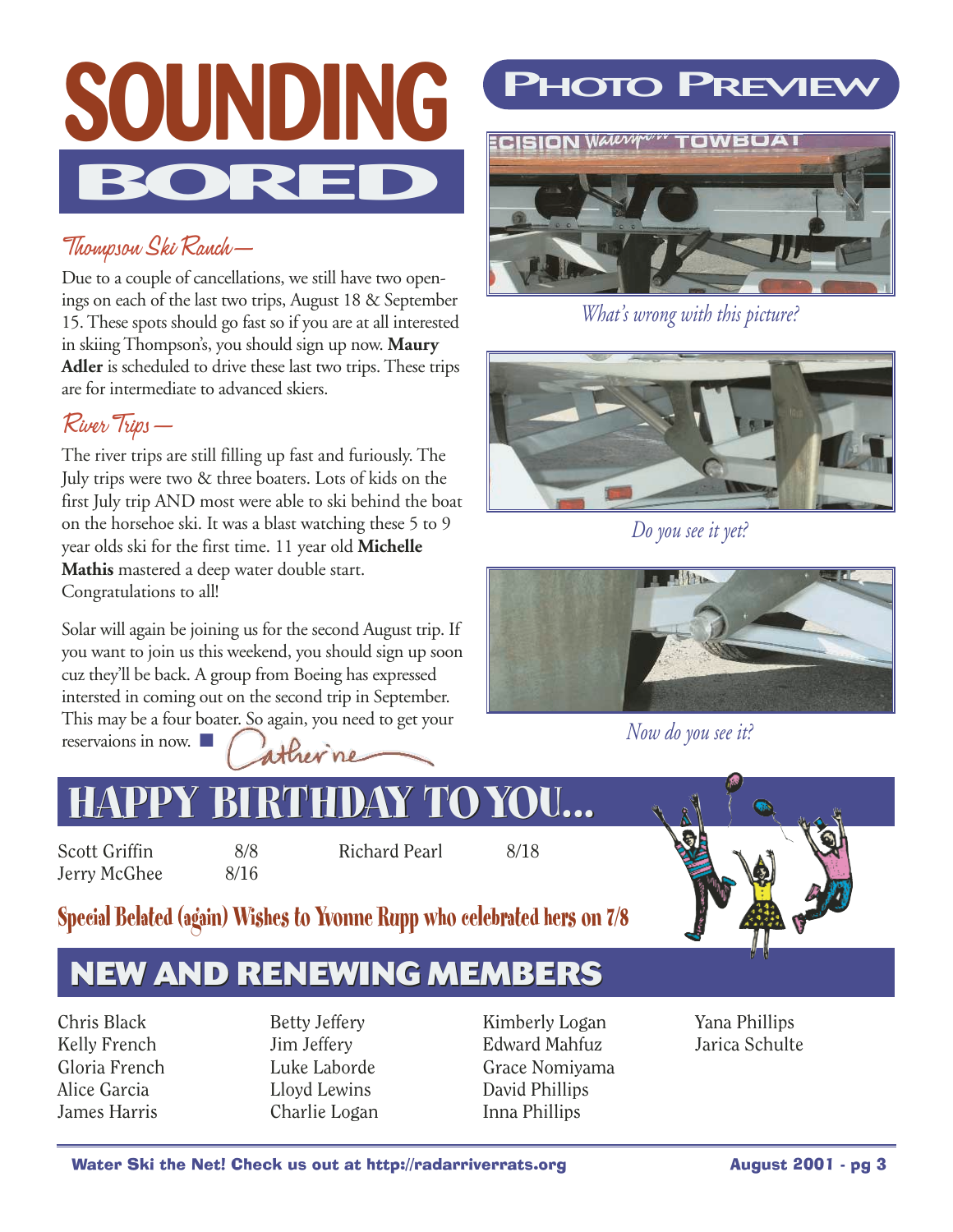# **BoatDriver UPDATE**

*by Gene Fulkerson*

The queue stands at **Dave Makowski, Maury Adler, Bob Thompson, Catherine Ohl,** and **Paul Jackson**. Thank you Paul for bailing us out when Bob's boat couldn't

be fixed in time and then for taking on all the skiers when Catherine's boat went out of commission late Saturday.

### Boat Driver Commitments—

Driver assigned weekends are as follows—

- **August 25-26 open**
- **September 8-9** open
- September 22-23 Bob Thompson
- **October 6-7** Dave Makowski
	- **October 20-21 Catherine Ohl, Dave Makowski**

Don't be left out, sign up for a water ski trip now.

P.S. I am still looking for new boat drivers. If you or anyone you know is interested, call me at 858-467-9469. ■



*Teaching the kids are Scott Griffin, Boat Driver Paul Jackson, Kim Griffin, Mark Mathis*

## **CHEF'S CORNER**

*by Gene Fulkerson*

## Herb-Encrusted Roast Leg Of Lamb—

Lamb is best served with a full-bodied Merlot. St. Francis, Kenwood Jack London or a Benzinger Merlot would make good choices.

#### Ingredients—

- 1/4 cup Dijon mustard 1/2 cup dry red wine 3 tbs minced garlic 1/2 cup olive oil 1/4 cup minced fresh mint 2 tbs finely chopped fresh rosemary 2 tbs chopped fresh thyme 1 tsp salt 1 tsp ground black pepper
- 1 (6 pound) leg of lamb, trimmed of fat

In a bowl, whisk together the mustard, red wine and garlic. Slowly drizzle in the olive oil to form an emulsion, then whisk in the herbs, salt and pepper. Rub the mixture over the lamb, coating the outside completely. Place the lamb in a large plastic bag and cover with any remaining marinade. Seal the bag, refrigerate and let marinate at least 8 and up to 48 hours, turning the bag occasionally to coat evenly.

Preheat the oven to 350 degrees F. Place the lamb in a large roasting pan and roast until an instant-read thermometer inserted into thickest part of lamb registers 140° F for medium-rare. Remove the lamb from the pan and place on a platter to rest for 15 minutes before carving. Carve the lamb and serve 6.  $\Box$ 

#### The ski season's here. What are you waiting for? Hurry up and get your shirts. They're great quality, short-sleeve tees at a great price. What more could you want? Show some Rat pride. To get yours, call Paul Jackson at (310) 320-0198. T-Shirts Here! **River Rat**



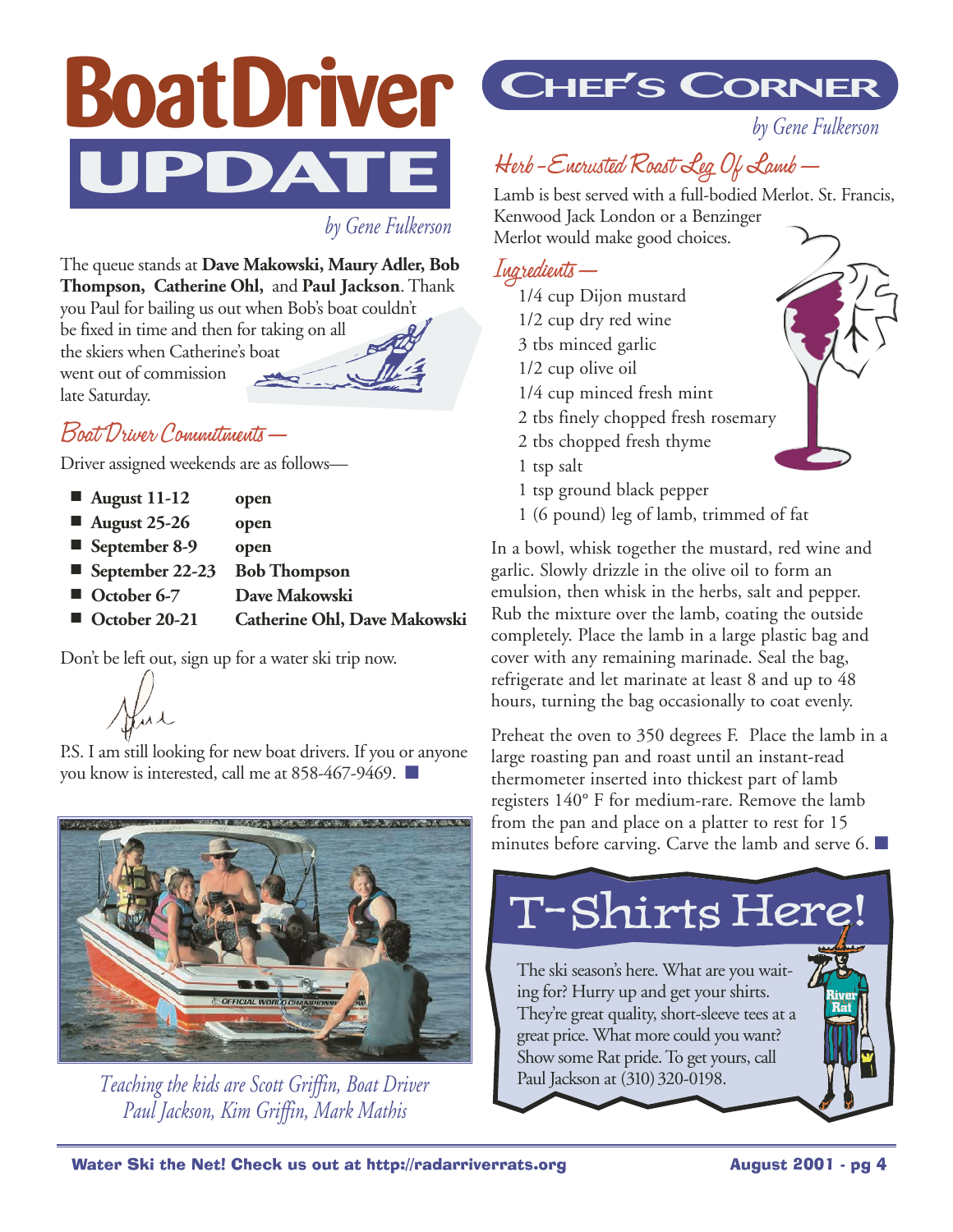## SAFETY **PWC**

### *by Pam Malouf*



True horror stories abound regarding PWC's (Personal Water Craft) such as the 18 year old killed on his first day driving a PWC and injuring his 8 year old niece riding on the back. Or the windsurfer killed by a PWC operator who crashed into him at 45 miles per hour.

PWC are fundamentally different from conventional boats in terms of design, operation and use. Their shallow draft design allows PWC to be operated at high speeds in shallow areas close to shore, unlike other motorized boats.

Highly maneuverable and capable of speeds exceeding 65 mph, PWC are marketed as "thrill" vehicles.common dangerous practices include weaving between vessels, jumping wakes, spinning doughnuts, and radical changes of course, usually unaware of surrounding traffic.

It is important that you know and understand the rules prior to operation any personal water craft which includes Jet skis, Seadoos and Wave Runners.

 $\mathcal{A}$ ge Limits — Under California law you must be at least 16 years old to be in charge of a PWC

A person must be at least 16 to operate any vessel powered by a motor more than 15 horsepower. A person 12-15 can operate with adult supervision.

#### Distance Offshore—

All boats under 12 feet in length (including

PWC), must stay within five nautical miles of the mainland, unless they are within the limits of a port or within one mile of any island.

Safety equipment—PWC get some concessions on safety equipment. They do not have to carry a fire extinguisher or anchor and line. If within a quarter mile of shore, they do not have to carry distress flares. However people onboard a PWC are required to wear a personal floatation device whilst they are operating the craft.

### The Rules—

- All riders must wear a properly fitted US Coast Guard approved life jacket.
- Securely attach engine stop lanyard, if provided, to your wrist or life jacket. Keep attached at all times. On models with no lanyard, learn reboarding procedures.
- Look in all directions constantly for other boats, skiers, divers and swimmers, and other personal watercraft. Stay Alert!
- Avoid wake jumping and passing close to any other boats.
- All operators must be of legal age to operate the craft you will be riding.
- Generally, keep to your right and safely avoid other craft. Note that anyone in front of you or crossing your path has the right of way.
- Always operate at a safe speed and be prepared to stop or alter course in emergencies.
- Stay in sight of shore, but avoid operating too close to residential and congested areas.
- Observe all federal, state and local boating laws.
- Do not use alcohol before or during operation.
- Know and understand all operational features of the craft you will be riding.
- Know the waters you will operate in and observe all navigational marks and signs.
- Operating a personal watercraft is a serious responsibility. You are operating a boat. Observe all boating regulations and know them before you go!

Terms—*Freestyle PWC Driving* is described as driving your PWC in such a way that the driver of any other vessel would be unable to predict your course and speed in order to avoid a collision with you. In other words, freestyling means altering course and or speed without apparent reason.

*PWC Surfing* is described as driving your PWC over or down a breaking wave or swell. The swell may be formed naturally or by passage of a vessel. PWC Surfing is prohibited off most popular beaches. When an area off a popular beach is set aside for PWC Surfing, it will be posted and swimmers will be prohibited from using the area.

*PWC Wave Jumping* is described as driving your PWC over a breaking wave or swell *Continued on page 7*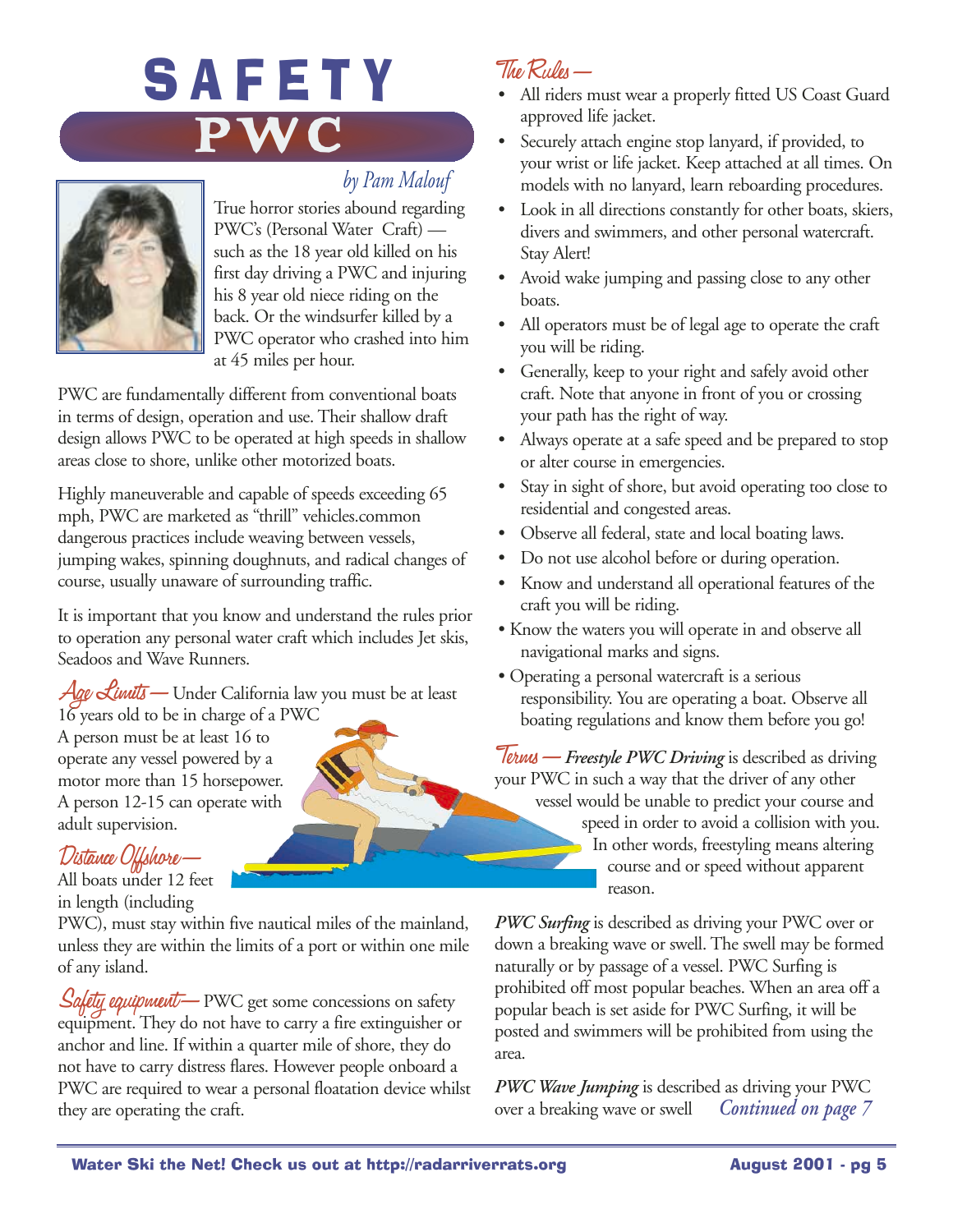## **RIVER FUN June 23-24, 2001**

Another great trip. It was hotter than what you would expect for June but at least it did kool down at night. **Gene Fulkerson** worked his wonders in the kitchen with help from assistants **Michelle** & **Jordyn Mathis, Carmen Jackson, Linda Mathis**.

This was a three boater with **Paul Jackson, Bob Thompson** and **Catherine Ohl** driving. It was also a weekend of boat problems that mostly got fixed on the spot.

Bob's sprung a leak and was able to keep ahead of it mostly with the bilge pump. Catherine went through two impellers and two spark plugs. Thanks to all the engineers on this trip— **Richard Pearl, Tom White, Mark Mathis,** & too many others.

Joining us from Solar Ski Club of San Diego were skiers **Jessica Morton,**

**Zorina Goldbaum, Mark Simpson, Heather Quesenerry, Cladia Romo, Patty Rodriquez, Yolanda Gonzales** their leader **Bob Morton**. The nonskiers were **Gary Boecker, Sam Crouse, Rafa Simpson, Dedrick (the Big D) Lockheart, Armondo Lizarraga** and **Steve Simpson**.

Returning from Century City were **Larry Davis, Sandy Langston, Suzanne Gilbert, Sherri Reid, Ed Mahfuz, Esther Livshitz, Barbara Blakely**.

The Big D, rescued by **Dennis McMullin** & others when he tipped Steve's kayak, made a mean omlette for all. **Stephanie Thompson** continued to bask in the sun. **Katrina Vlachos** & **Cristina Cardenas** were treated to Sunday glass runs. **Ashley** & **Courtney, Brian Jackson** built sand castles on the shore.



*Cristina Cardenas & Dennis McMullin*



*Ed Mahfuz & Sherri Reid*

## **RIVER MADNESS July 14-15, 2001! RIVER MADNESS July 14-15 2001!**

This was quite a trip. We had a tremendous amount of successes with getting first time skiers up. And the kids were absolutely awesome. **Michelle Mathis**, 11, started it off with a deep water start on doubles.

**Gene Fulkerson** preformed his usual magic over the hot coals — melt in your mouth salmon and to-die-for chicken with par-boiled garlic potatoes. Dessert was vanilla pudding.

Gene had lots of help in the kitchen— **Carmen Jackson, Linda Mathis, Grace Nomiyama, Luke LaBorde, Alice Garcia, Gloria French, Gillan Logan, Amanda Phares, Lloyd Lewins**.

During dinner preps and happy hour, **Paul Jackson, Scott** & **Kim Griffin**, and **Mark Mathis** were towing the kids on the horseshoe ski. First timers included **Conor Griffin**, 7, **Brian Jackson**, 8, **Sean Griffin**, 5, **Kimberly Logan**, 8, and **Jordyn Mathis**, 9. **David Lewins**, 3, said he would be ready next time.

**Bob Thompson** was in charge of hauling the kids around on the tubes. This was especially enjoyed by **Ashley & Courtney Thompson, Cassie Phares** and **Michelle Rives**.

**Catherine Ohl** was giving tips to **Rami Khatib** (progressed on a single), **Kelly French**. **Richard Phares** helped Bob with his boat while **Charlie Logan** was the ski animal. He was on the glass run when the Tigé's Spark Plug blew (again). ■



*Conor & Sean Griffin & Brian Jackson*



*Jordyn & Michelle Mathis, Courtney Thompson, Kimberly Logan*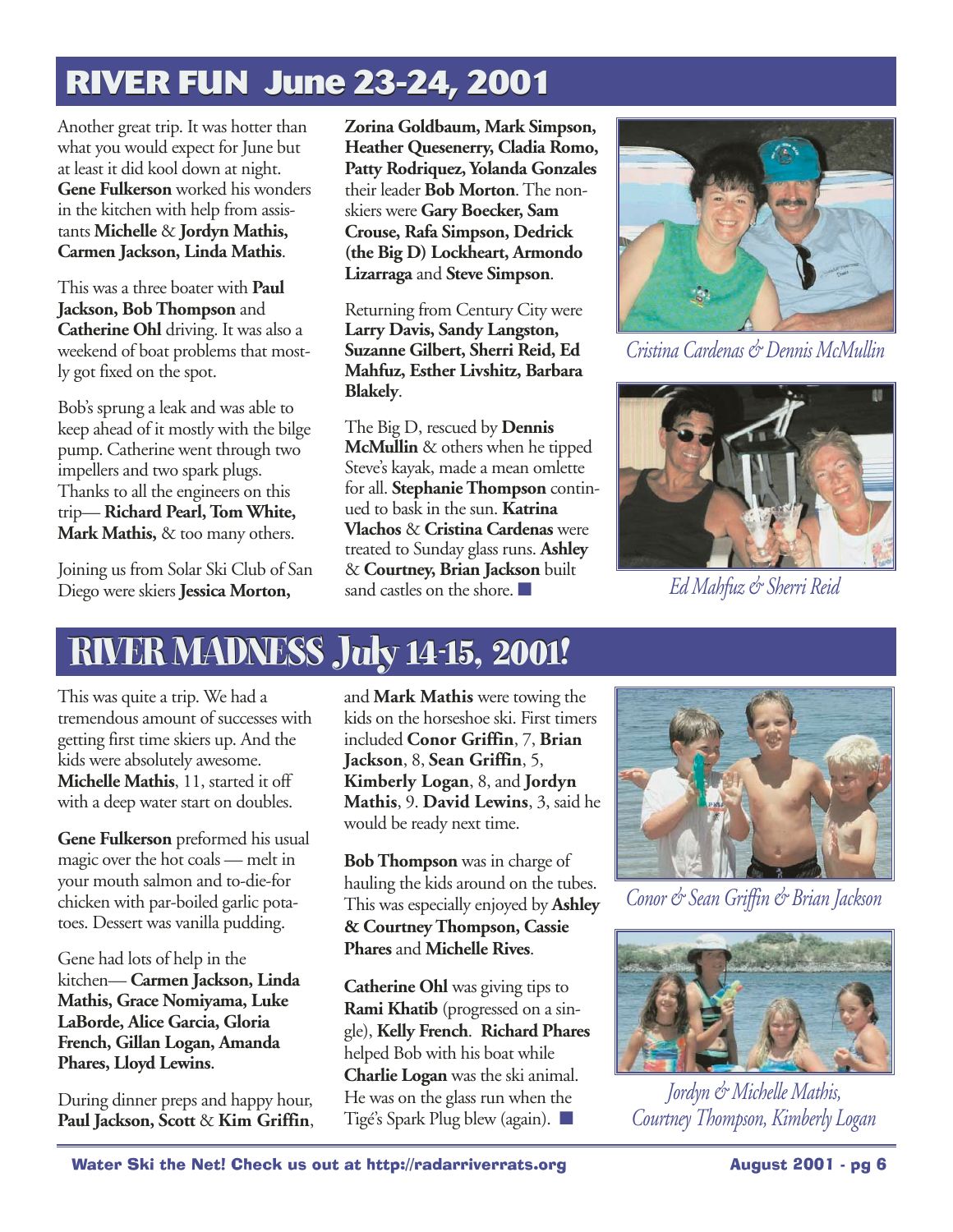## **PUBLIC AFFAIRS**

*by Catherine Ohl*

### Drinking at the Olympics—

Getting a drink at the Olympics next winter just got easier thanks to "The Large-Scale Special Events" ordinance, passed June 14, 2001 which will allow beer, wine and cocktails to be sold and consumed in some city parks. Thanks to this state law, alcohol can be served without a license as long as they don't charge for it.

#### New Village at Snowmass—

Aspen Skiing Company and Intrawest Corporation announced today they had signed a letter of intent to become partners in order to design and build a base village at Snowmass Ski Area. The village, which will be built on about 12 acres, will likely be a pedestrian village blending commercial and residential areas.

#### Year Round Snow—

**Spots Left**

SnowMagic Entertainment Industries (SMEI) claims it

has developed snowmaking equipment that can produce snow in temperatures up to 60° F, without the use of chemicals or additives. This kind of equipment is currently being used to extend the ski season by over three months at traditional ski resorts.

#### Vail Resorts Improvements—

Vail Resorts Inc. (VR) announced plans to invest \$55.8 million in resort improvements during calendar year 2001 for Vail, Breckenridge, Keystone and Beaver Creek in Colorado. **■** 

*PWC Safety continued from page 5* with the aim of becoming airborne. The swell may be formed naturally or by passage of a vessel.

PWC Freestyling, Surfing and Wave Jumping are prohibited within 100 feet of another PWC and 150 feet of any other vessel or person in the water. In addition, it may be prohibited in areas where there are speed restrictions or where there is other boating traffic or swimmers. ■

## **2002 LAC Ski Week in Big White, Canada February 2 - 9, 2002 Hurry— Hurra Few**<br>Only a Few



- Package to Include—
	- Round Trip Air (price still to be determined)
	- Round Trip Ground Transfer from Kelowna
	- 7 Nights Lodging (Double Occupancy),Ski-In / Ski Out **Black Bear** Condos
	- 5 Day Lift Ticket • On-Mountain Picnic
	- Welcome Party
- 2 Nastar-type Races
- Apres Ski Parties
- Souvenir & Goodies
- Farewell Banquet • Some Surprises are planned as well



To hold your reservations send \$100 deposit to Pacific Rim—

**c/o Gene Fulkerson, 10818 Viacha Dr., San Diego, CA 92123 858-467-9469 or gene@pacificrimalliance.org**



Tour Pros Ltd.

Tour Pros Ltd.

**\$979**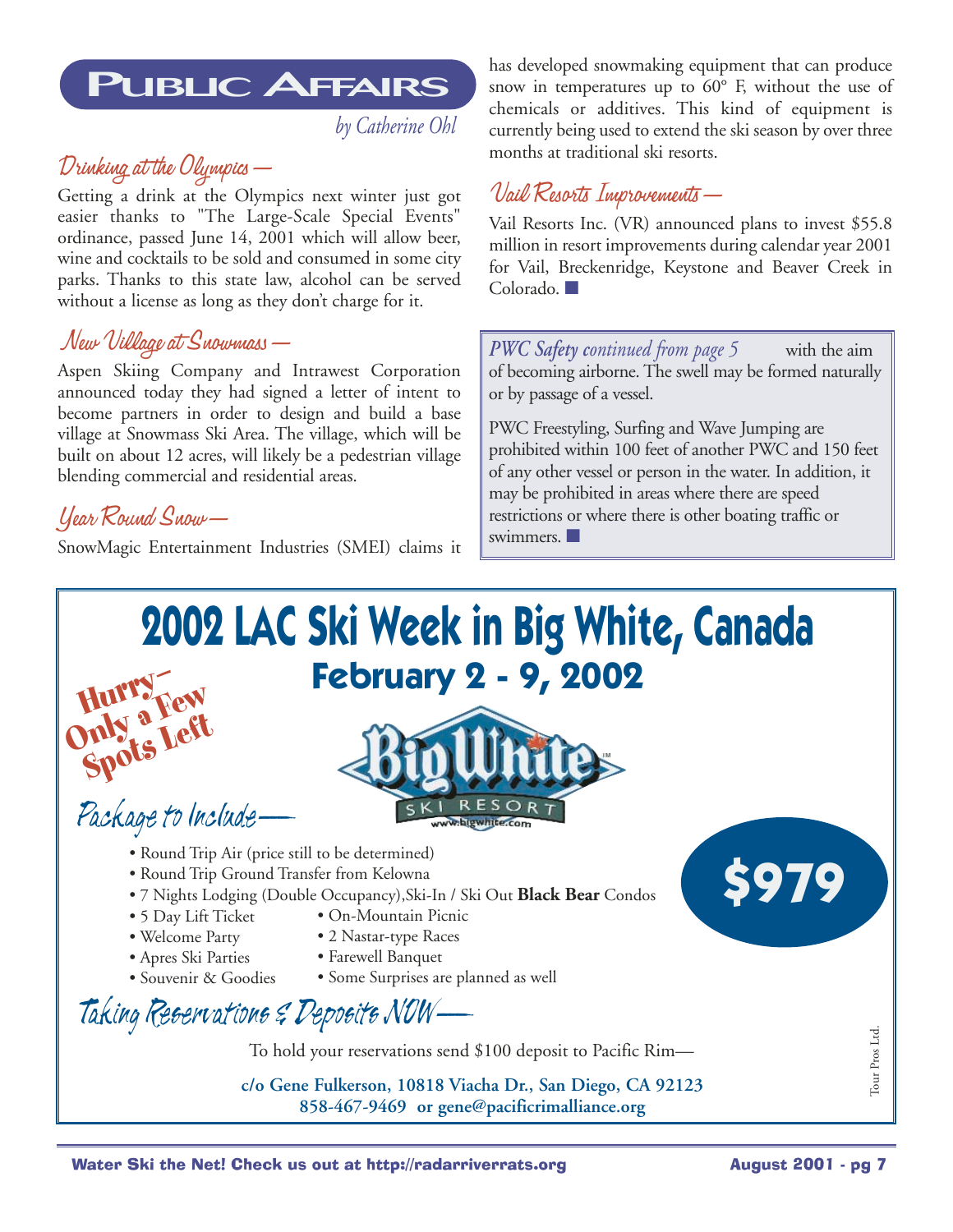

## **SLALOM TRIPS**

## 1 Day Water Skiing at Thompson's Ski Ranch

August 18 • September 15

## **\$57 skiers / \$15 non-skiers**

Intermediate to Advanced Skiers

Alcohol NOT Allowed

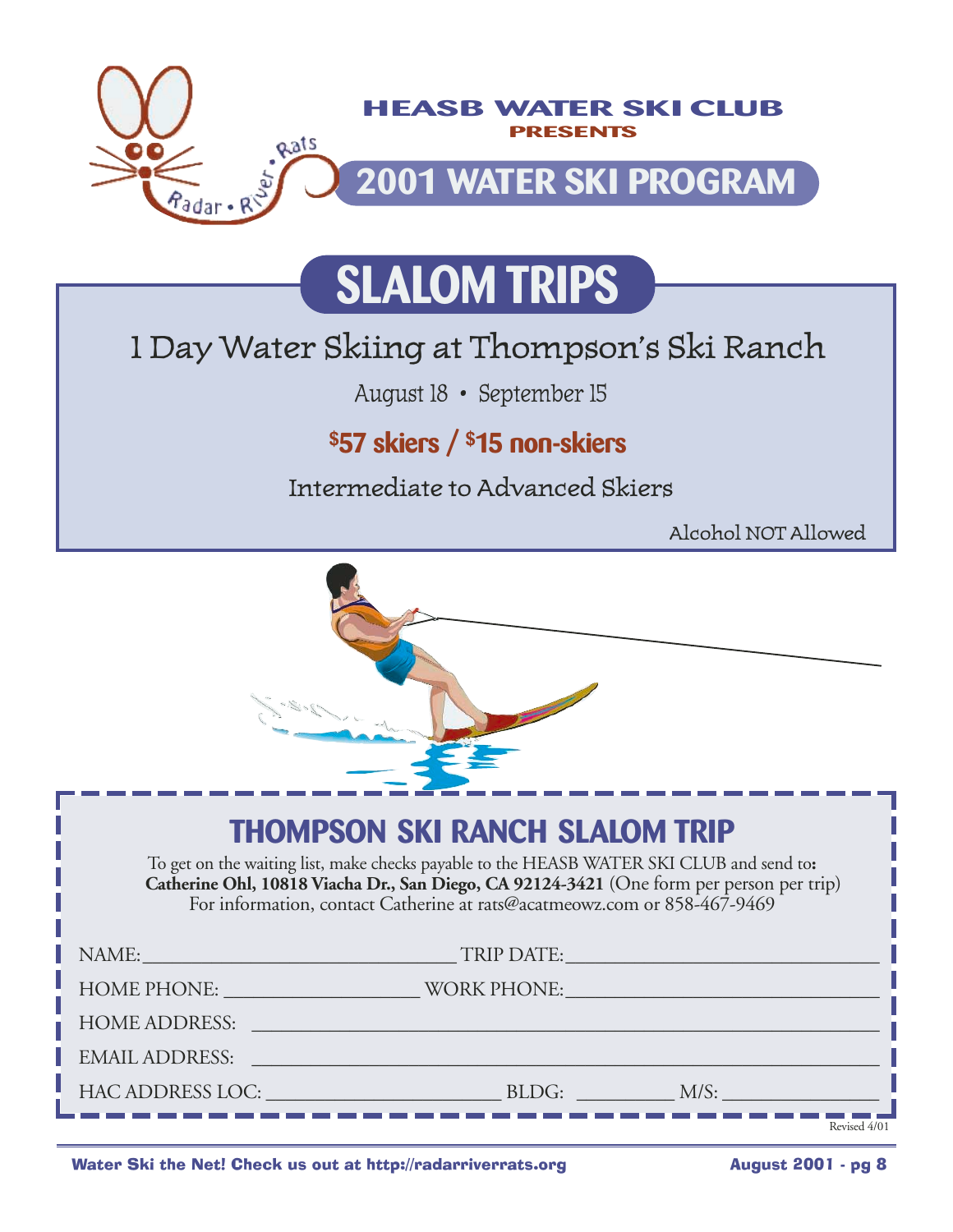## **2001 HEASB Water Ski Club Reservation Application**

(Please, ONE reservation form and ONE check for EACH person EACH trip)

| <b>Circle Trip Date:</b>             | $8/10-12$ | $8/24 - 26$ | $9/7 - 9$        | $9/21 - 23$ | $10/5 - 7$                                                  | $10/19-20$                                                 |
|--------------------------------------|-----------|-------------|------------------|-------------|-------------------------------------------------------------|------------------------------------------------------------|
| Name:                                |           |             |                  | E-mail:     | <u> 1989 - Andrea Station Books, amerikansk politiker (</u> |                                                            |
| Home Addr:                           |           |             |                  |             |                                                             |                                                            |
| City:                                |           |             |                  |             |                                                             | Home Phone: $\begin{pmatrix} 1 & 1 \\ 1 & 1 \end{pmatrix}$ |
|                                      |           |             |                  |             |                                                             | Phone: ( )                                                 |
|                                      |           |             |                  |             |                                                             |                                                            |
| My reservation is for the following: |           |             | Water skier \$89 |             |                                                             | Non-skier child (5-11) \$18                                |
|                                      |           |             | Non-skier \$42   |             | Child (under 4) \$0                                         |                                                            |

#### **Make check payable and send with this form to: HEASB WATER SKI CLUB, P.O. Box 3080, El Segundo, CA 90245**.

Reservations must be received two weeks before the trip. Cancellation must be received IN WRITING AT LEAST TWO WEEKS before trip date. No substitutions without the Trip Coordinator's permission. The HEASB Water Ski Club reserves the right to reject a reservation. For further information, call Patricia before 9 pm at (323) 651-0686. 

#### **REQUIRED CARPOOL INFORMATION (your form may be returned if not complete)**

The Trip Coordinator will arrange carpools for those wishing to travel with the club. First priority is given to vehicles pulling boats or hauling supplies. Volunteer drivers are needed to provide the remaining transportation, taking AT LEAST two passengers and/or food/drinks. Each passenger will pay the carpool driver for transportation expenses, an amount determined by the driver (typically \$10-\$24). Most carpools leave the LA area on Friday after work and arrive at Park Moabi around midnight. Drivers of arranged/ approved carpools will be reimbursed for campground fees AFTER the trailer's packed on Sunday, about 2 pm. Your request for a specific carpool is not guaranteed. Carpools will be non-smoking.

| I agree to carpool as arranged/approved by the Club.                                                                 |                                                                             |  |  |  |
|----------------------------------------------------------------------------------------------------------------------|-----------------------------------------------------------------------------|--|--|--|
| NOTE: If you choose not to carpool, you will be required to pay campground fees (\$18 per night or \$6 per day use). |                                                                             |  |  |  |
| I am available to drive my vehicle to the river.                                                                     |                                                                             |  |  |  |
| • Other passengers:                                                                                                  | Year, make, model of vehicle:                                               |  |  |  |
| $\bullet$ Air conditioned?                                                                                           | Total # of people you can take including driver:                            |  |  |  |
|                                                                                                                      | • In addition, I have room for: #cases drinks: #coolers: #bags food: #skis: |  |  |  |
| I prefer a ride to the River. Carpool Driver Preference:                                                             |                                                                             |  |  |  |
| $\mathbf{r}$ , and the contract of $\mathbf{r}$                                                                      |                                                                             |  |  |  |

- How much gear will you bring? Ski:\_\_\_\_\_\_\_ Chair (type):\_\_\_\_\_\_\_\_\_\_\_\_\_ Tent:\_\_\_\_\_\_\_\_\_\_\_\_\_ • Other bulky items?  $\Box$
- \_\_\_\_\_\_\_ I am willing to be a trip leader (reimbursement will be based on people count up to \$89 per trip leader).

#### **MEMBERSHIP**

You must be a member of the HEASB Water Ski Club. The membership fee and application MUST be sent to Cathy Schulte at the location listed on the membership form. **(DO NOT INCLUDE MEMBERSHIP WITH THIS FORM.)**

I have paid my membership fee: \_\_\_\_\_\_\_ (Initial) (Non-skiers aged 0-11, membership not required)

#### **WAIVER MUST BE SIGNED AND ACCOMPANY PAYMENT**

I am aware that participation in the RADAR RIVER RATS' events, has, in addition to the usual risks, dangers and hazards associated with travel, water skiing, air chairing, skurfing and boating, including, but not limited to: boarding, riding and disembarking boats; changing weather conditions, exposed rock, earth, trees or other natural objects; the condition of the water, skis and boats; impact or collision with other skiers, boaters, jet skiers; the failure to ski safely or within one's own ability or within designated areas; negligence of other skiers, boaters and jet skiers and negligence on the part of the organizations or their staff. I am also aware that the risks, dangers and hazards referred to above exist throughout the area and that many are unmarked. I FREELY ACCEPT AND FULLY ASSUME ALL SUCH RISKS, DANGERS AND HAZARDS AND THE POSSIBILITY OF PERSONAL INJURY, DEATH, PROPERTY DAMAGE OR LOSS, RESULTING THEREFROM.

\_\_\_\_\_\_\_\_\_\_\_\_\_\_\_\_\_\_\_\_\_\_\_\_\_\_\_\_\_\_\_\_\_\_ \_\_\_\_\_\_\_\_\_\_\_\_\_\_\_\_\_\_\_\_\_\_\_\_\_\_\_\_\_\_\_\_\_\_ \_\_\_\_\_\_\_\_\_\_\_\_\_\_\_\_\_\_\_\_\_\_\_\_ **PARTICIPANT** (Please print clearly) **SIGNATURE** (Parent if under age)